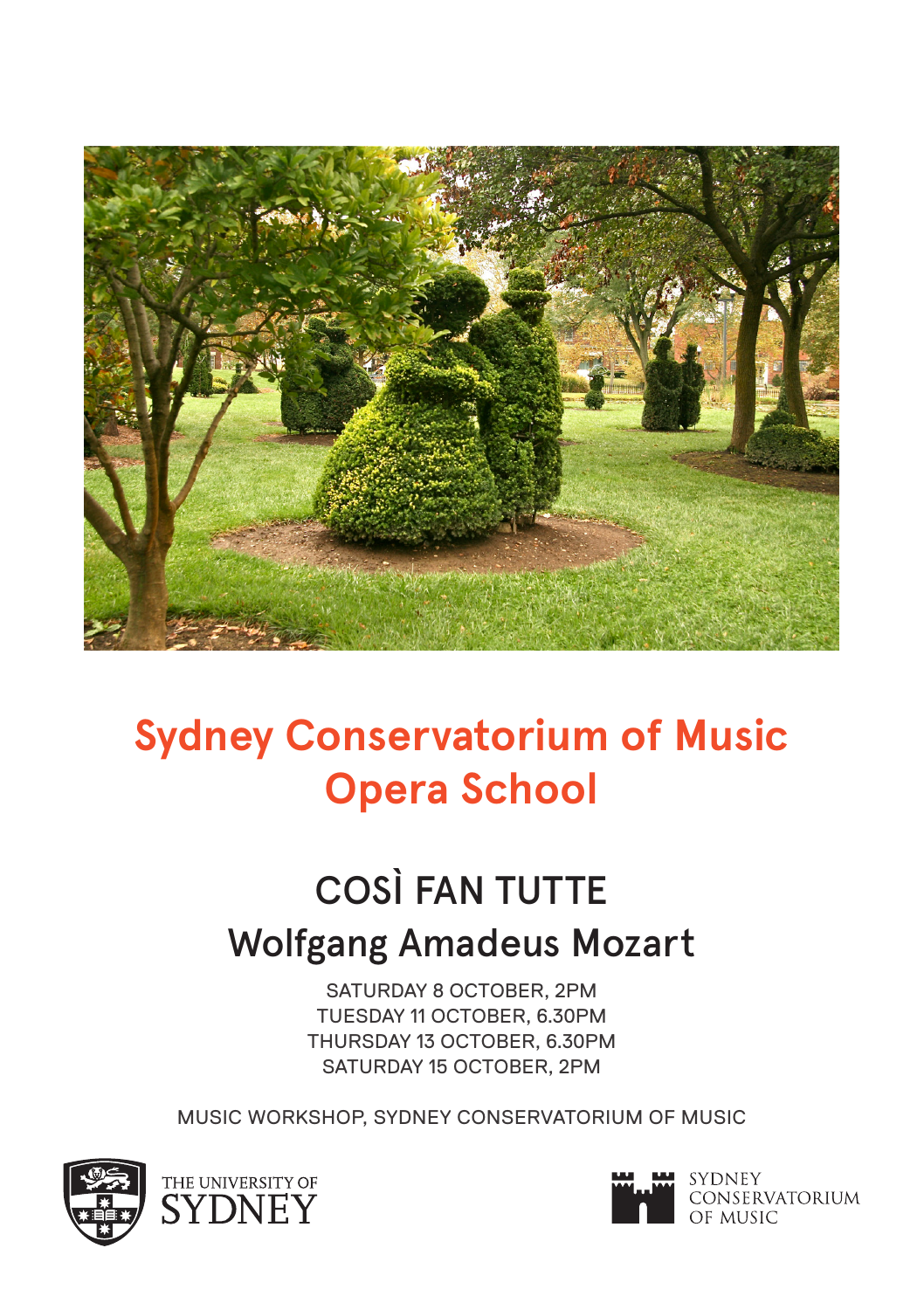## **Sydney Conservatorium of Music Opera School presents**

COSÌ FAN TUTTE Wolfgang Amadeus Mozart

Opera in two acts Libretto by Lorenzo Da Ponte

Sung in Italian with English surtitles

Approximately 3 hours, with one interval of 20 minutes

Musical Director Stephen Mould

Director Narelle Yeo

Set and Lighting Designer Benjamin Brockman

Costume Designer Brendan Hay

Score and Music Preparation Stephen Yates

Assistant Conductors Harrison Collins, Louis Sharpe

Cover image: Kit Yoon, *Cool Columbus – Topiary Garden*, 2010

coolcolumbus.blogspot.com.au/ 2010/09/topiary-garden.html

#### **CHARACTERS**

Fiordiligi – a young woman Dorabella – another young woman, Fiordiligi's sister

Despina – their maid

Ferrando – a soldier, engaged to Dorabella

Guglielmo – a soldier, engaged to Fiordiligi

Don Alfonso – an old philosopher

#### SYNOPSIS

#### Act One

A passing comment by the world-weary philosopher, Don Alfonso – *Così fan tutte* – ignites an argument with his younger friends Ferrando and Guglielmo. This threatens to be fought out in a duel, and eventually becomes merely a wager. Don Alfonso proposes to win his case by manipulating the apparently rock-solid relationships that Ferrando and Guglielmo enjoy with their sweethearts Dorabella and Fiordiligi.

By a sleight of hand, Alfonso has the men removed to fight in a distant war, sparking tragic and earth shattering reactions from their lovers. Their agonies are thrown into relief by their maid, Despina, who shares with Alfonso an attitude of realism and pragmatism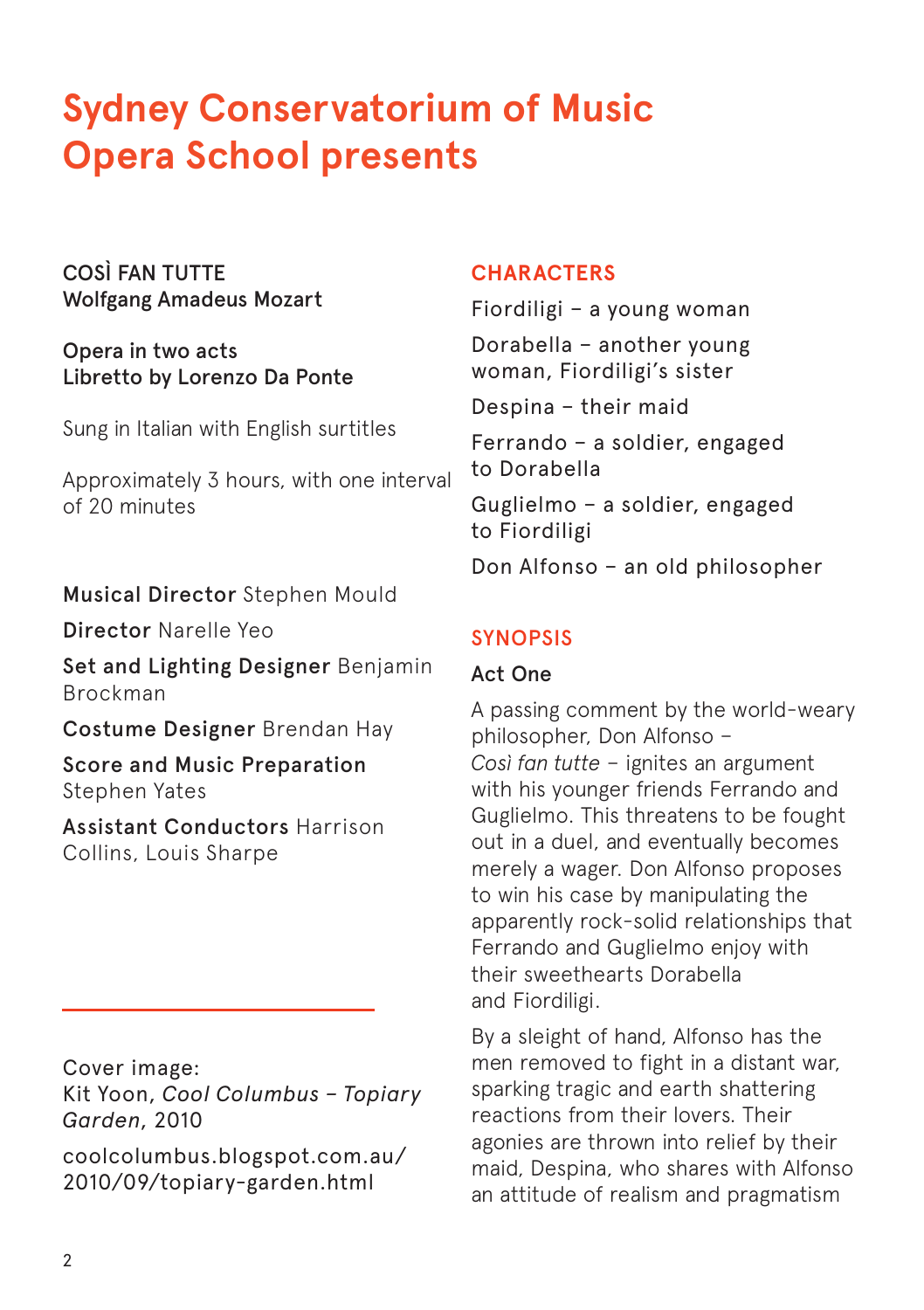in affairs of the heart, while perhaps falling short of his bleak cynicism.

The young men reappear disguised as exotic Albanians, wearing ludicrous costumes that could be easily discerned by all but the most gullible. They begin wooing the ladies who are, at least initially, mourning their departed lovers. The men are not the only ones in disguise, as Despina, acting as a functionary of Don Alfonso, disguises herself as a learned doctor (Act 1) and a notary (Act 2).

#### Act Two

In the second act we witness the gradual wearing down of the two ladies, and their subsequent transformation. We learn who capitulates, and with what speed they do so. Gradually we realise that the lovers pair off in a different configuration to that established at the beginning of the opera.

Don Alfonso's wager and world-view is upheld, and faithfulness seems to be largely absent in the latter part of the opera. The couples enact a marriage – does it really matter in which couplings they are wed? It seems that Alfonso's comment (which is first heard in the overture) – *Cosi fan tutte* – has been upheld.

Wolfgang Amadeus Mozart (27 Jan 1756, Salzburg – 5 Dec 1791, Vienna) was the son of Leopold Mozart. His style essentially represents a synthesis of many different elements, which coalesced in his Viennese years, from 1781 on, into an idiom now regarded as a peak of Viennese Classicism. The mature music, distinguished by its melodic beauty, its formal elegance and its richness of harmony and texture, is deeply coloured by Italian opera though also rooted in Austrian and south German instrumental traditions. Unlike Haydn, his senior by 24 years, and Beethoven, his junior by 15, he excelled in every medium current in his time. He may thus be regarded as the most universal composer in the history of Western music.

*Così fan tutte* is Mozart's third collaboration with librettist Lorenzo da Ponte (the other two being *Don Giovanni* and *The Marriage of Figaro*). *Così* is an opera buffa (comedy) and was commissioned by Emperor Joseph II, known as a great patron of the arts. It premiered on 26 January 26 1790 in Vienna.

(Source - *Grove Dictionary of Music and Musicians Online*)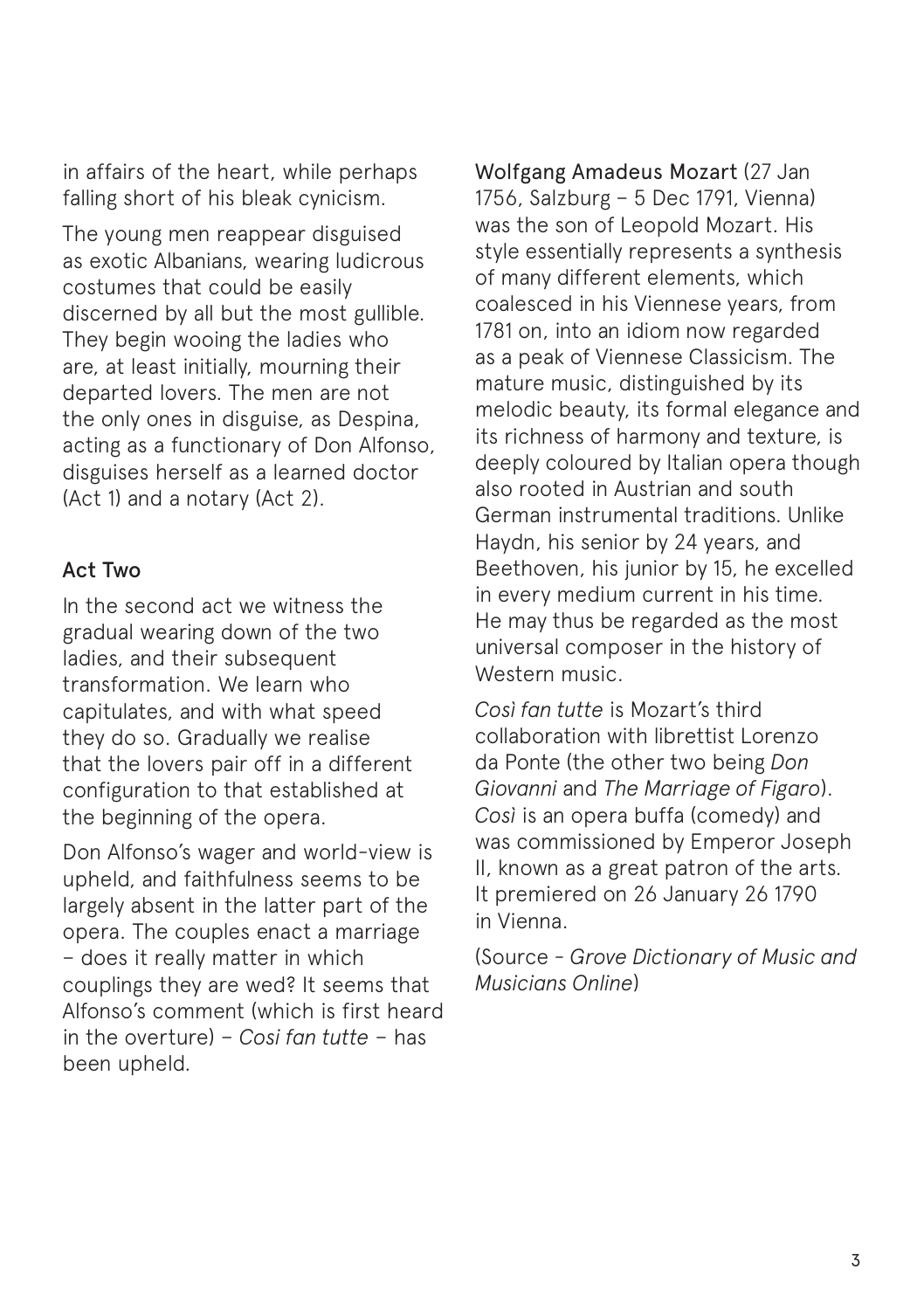### **Order of Music**

ACT 1 Overture No. 1 Terzetto Recitativo No. 2 Terzetto Recitativo No. 3 Terzetto No. 4 Duetto Recitativo No. 5 Aria Recitativo No. 6 Quintetto Recitativo No. 8 Coro Recitativo No. 8a Quintetto Coro Recitativo No. 10. Terzettino

Recitativo No. 11 Aria Recitativo No. 12 Aria Recitativo No. 13 Sestetto Recitativo No. 14 Aria Recitativo No. 15 Aria 16. Terzetto Recitativo No. 17 Aria Finale ACT II Recitativo

No. 19 Aria Recitativo

No. 20 Duetto No. 21 Duetto Recitativo No. 22 Quartet Recitativo No. 23 Duetto Recitativo No. 25 Rondo Recitativo No. 26 Aria Recitativo Recitativo No. 29 Duetto Recitativo No. 30 Terzetto No. 31 Finale

### **Music Director's Note**

The reception of Mozart's *Così fan tutte* is an illustration of an operatic success story after the fact. Così premiered in 1790, and had a respectable reception – it was neither a failure nor a huge success. Nineteenth century critical opinion was divided by the work that examined a code of morality out of keeping with the Romantic Zeitgeist. *Così* was widely considered an affront to mortality. The irony remained, however that the libretto inspired some of Mozart's finest music, and critics questioned how Mozart could waste his time and inspiration on such a subject. It was not until the twentieth century that *Così* emerged in a new light, and the prevailing morality of the first decades of the century aligned again with Da Ponte's creation. Since that time, *Così* has gone on to become one of the most popular operas in the repertoire, performed worldwide and often subject to searching and confronting directorial explorations on the human condition.

For Con Opera, *Così fan tutte* has been an exciting challenge: a cast of major roles, all of considerable complexity and virtuosity; a work rich in multilayered ensembles that require considered musicianship and attention to detail; all this embedded in some of the most inspired and taxing music that Mozart ever wrote. I welcome director Narelle Yeo and her team who have created a wonderful production for Con Opera.

Dr Stephen Mould, Chair of Opera Production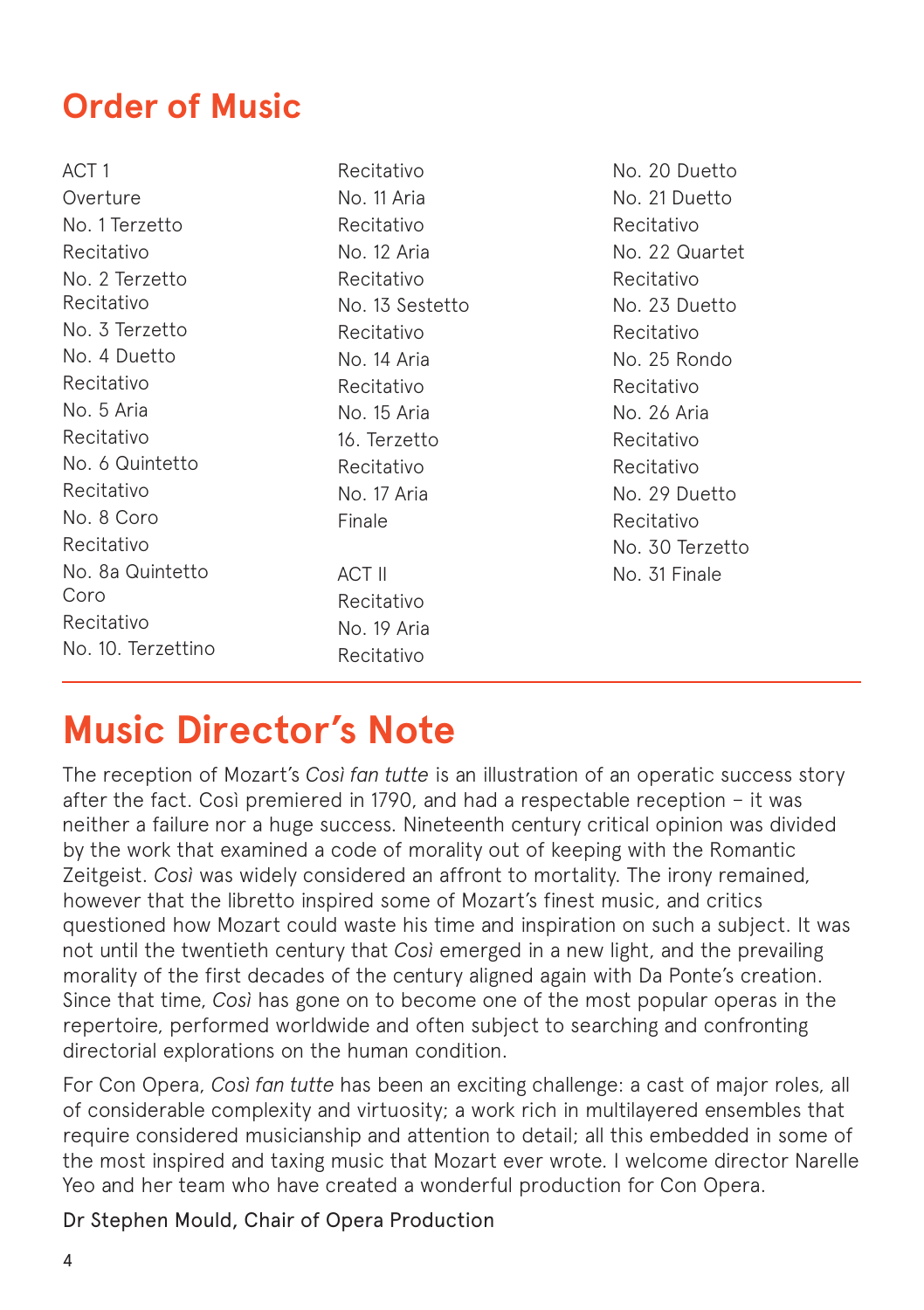### **Director's Note**

*Così fan tutte* is Mozart and Da Ponte's take on the 'partner-swapping' farce, popular since at least the thirteenth century, a subject of heavy examination during the Enlightenment. There are difficulties in translating fickleness and fecklessness to the modern stage. Many standard productions have juxtaposed Enlightenment ideas of increasing male wisdom and reason with increasing female transgression. This can result in either a mannered representation of human relations or the loss of some of Mozart's intended farce.

Rather than focusing on the moral ambiguities of partner swapping, this production examines artifice and truth, honesty and integrity in a manner that respects Mozart's original comedic intentions. It pays homage to the politics of class and gender with reference to a time past, where the structures of garments over bodies and the carving of ordered space reflects societal status and constrictions.

Mozart saved his biggest criticism in *Così fan tutte* for Dr Mesmer, a family acquaintance who had gained notoriety in Enlightenment Vienna for his use of quasi scientific methods, including magnet therapy, to claim to heal a range of conditions. By the time *Così* opened, *mesmerism* had been highly discredited and Dr Mesmer had fled to Paris. Notoriety for quackery exposed has easy comic parallels to our time. Rather than mocking Mesmer in the doctor's scene alone, the Don Alfonso of this production is the master puppeteer, spruiking his skills as manipulator of unsuspecting innocents. Like Freud, he studies his subjects, testing his theories and base judgements with human subjects in a highly unethical experiment on love and fidelity. Fiordiligi and Dorabella seek to understand themselves and their place in society, with the renowned expert Don Alfonso as their guide.

The metaphor of wind and constant references to movement and change in the libretto illustrate the fickleness of human relationships as Don Alfonso manipulates both sets of protagonists. Is he authentic? Is his advice believable? Is he a Freud or a fraud? The base quackery of Despina is juxtaposed against this, with her lightness and spirit of fun balancing his overt manipulation, as she encourages the women to seek their own fulfilment above societal constraints.

Guglielmo and Ferrando return in disguise, ready to plunder the pristine world the sisters inhabit. The sisters eagerly awake to their new reality of wealth, modern ideals and increased social status. Despina's admonishments to follow one's desires and Don Alfonso's brazen manipulations combine to legitimise this moral choice. The moral high ground is not maintained by Guglielmo and Ferrando, with their own history of deception and manipulation, yet fortune smiles on all six characters in the end, as they adjust to their altered moral universe.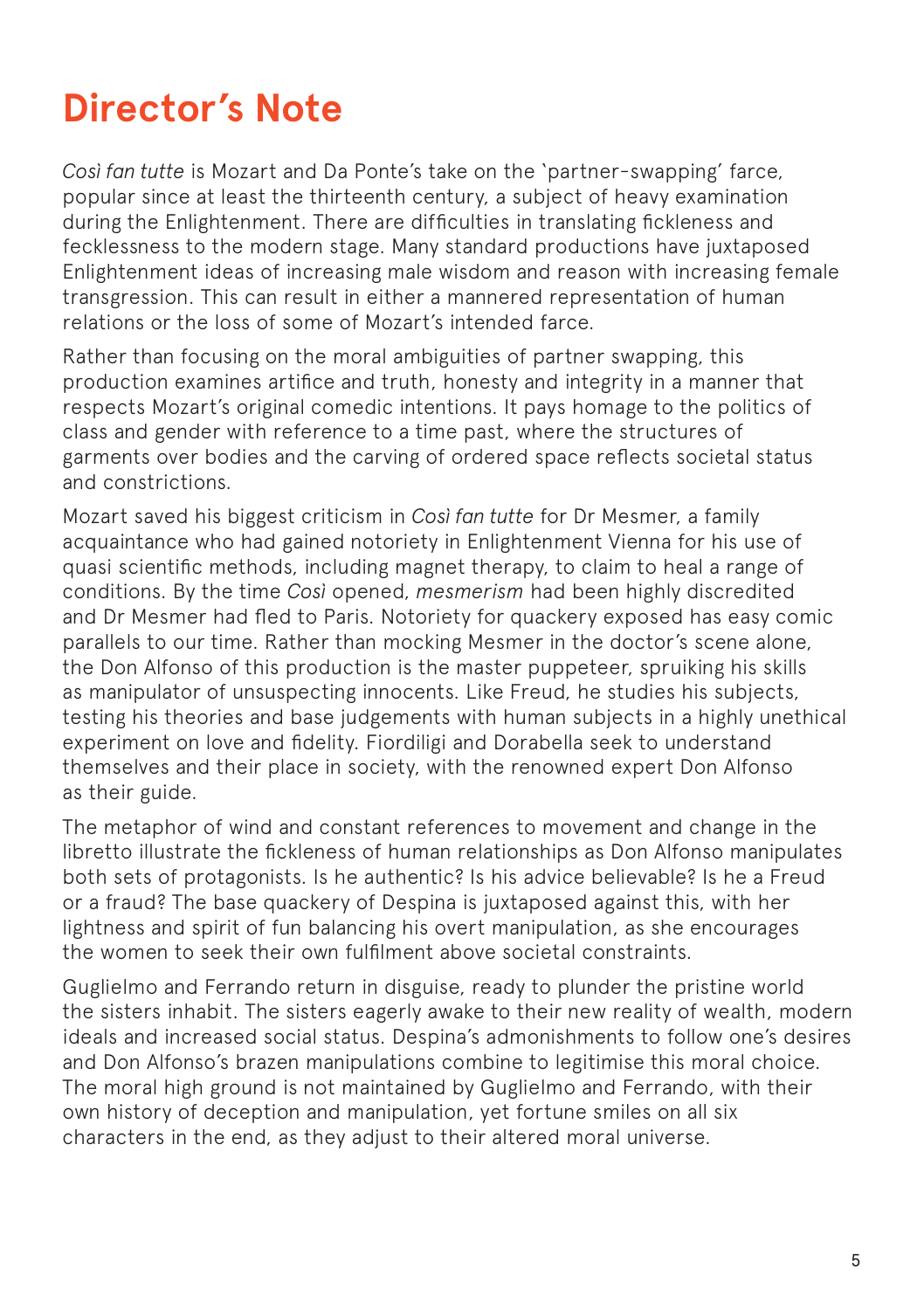Many thanks to the passionate and talented students of the Con Opera for making the rehearsal period a voyage of hilarious mutual discovery, true to Mozart's comedic design. Thanks also to the creative genius of designers Ben Brockman (set, lighting) and Brendan Hay (costume) who have so quirkily and beautifully realised the vision for this production.

Narelle Yeo

### **Biographies**

#### STEPHEN MOULD CHAIR OF OPERA PRODUCTION, MUSICAL DIRECTOR

Sydney-born Stephen Mould is a graduate of the Sydney Conservatorium of Music. In 1985, he moved to London to continue his studies at the Royal Academy of Music. During this time, he was active as an orchestral and choral conductor and as a freelance repetiteur. In 1988, he was appointed Head of Music at the Lyric Opera of Queensland, in Brisbane and, in addition to conducting several productions for that company, was also engaged for concerts with the Queensland Philharmonic Orchestra, the Queensland Symphony Orchestra, and conducted opera productions with the Queensland Conservatorium of Music. In 1990, Dr Mould returned to Europe and was engaged as a conductor and musical assistant by a number of opera houses and festivals in Germany, Belgium, Norway and Italy. In 1990, he was engaged as an assistant at the Théatre de la Monnaie, Brussels and in 1992 was appointed to the staff of Opera Frankfurt as assistant to the Music Director. During this time, he was also engaged as a teacher at the music conservatorium in Frankfurt. In 1996, he joined the music staff of Opera Australia.

Subsequently, Dr Mould has undertaken engagements for the Sydney Festival, the Melbourne Festival, Symphony Australia and the Sydney Philharmonic Choirs. He was also engaged for State Opera of South Australia's productions of Wagner's *Der Ring des Nibelungen* (1998 and 2004) and Parsifal (2002). Stephen Mould was Head of Music at Opera Australia between 2004 and 2008 and, since 1998, has regularly appeared as conductor for the Company. His repertoire has included: *La Bohème, Simon Boccanegra, Die Zauberflöte, Le nozze di Figaro, La Voix Humaine, Rusalka, Carmen* and *The Makropulos Secret*. In addition, he has appeared with the Sydney and Queensland Symphony Orchestras, the SBS Youth Orchestra, and is a regular guest with Willoughby Symphony Orchestra. In 2006, he conducted *Cavalleria Rusticana* and *Pagliacci* for the Macau International Music Festival and, in 2008, made his American debut for Baltimore Opera conducting *Madama Butterfly*. He also appeared in New Zealand with the Auckland Philharmonia.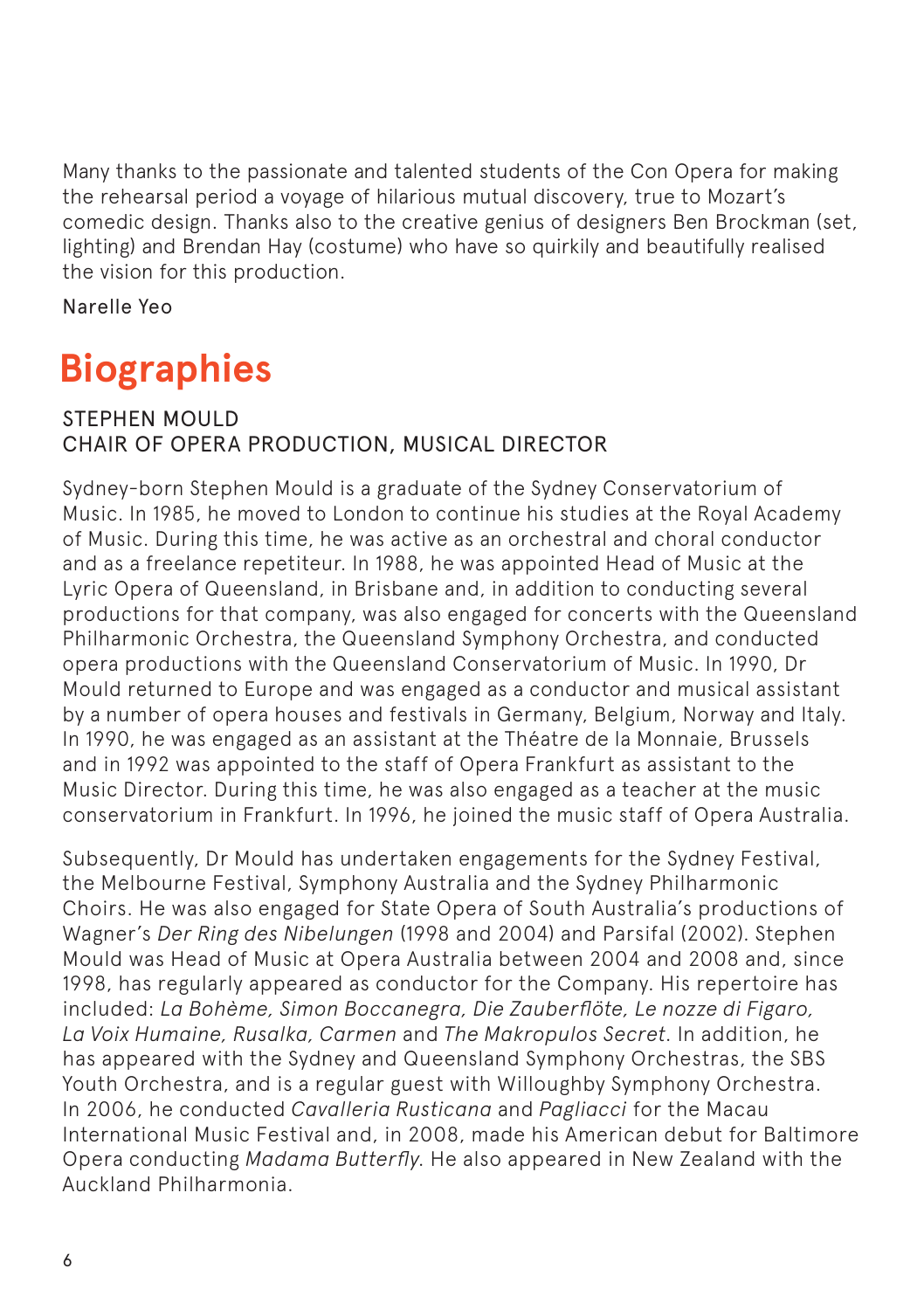Dr Mould is currently Chair of Opera Production and Senior Lecturer in Operatic Studies at the Sydney Conservatorium of Music while continuing his freelance activities as a conductor and accompanist. Recent operatic engagements have included *The Mikado* and a new production of *Le nozze di Figaro* for Opera Australia and *Così fan tutte for Opera Queensland*. 2014/2015 performances included concerts with the Queensland, Canberra and Willoughby Symphony Orchestras, *Messiah* for New Zealand Symphony Orchestra and Assistant Conductor for *Elektra* with the Sydney Symphony.

#### NARELLE YEO DIRECTOR

Narelle Yeo is one of very few directors in Australia who specifically trained in the unique art of opera direction while living in the USA. With graduate degrees from the prestigious Shepherd School, Rice University and the San Francisco Conservatory of Music, Narelle Yeo began her career as a spinto soprano, achieving considerable performing success performing numerous professional roles in opera, musical theatre and theatre, ranging from CioCioSan in *Madama Butterfly* to the soprano in Terence McNally's *Masterclass* for professional companies across western USA. On the concert stage, she also performed solo with the San Francisco Symphony, Berkeley Symphony and at the Goshen Bach Festival. A 'singing actor' and champion of new music, Narelle also premiered a number of new works in both the USA and Australia, including her recent portrayal of Catherine in the new Australian opera *The Long Ride Home* by Thomas Rimes. Narelle was previously engaged as a Director in the Opera Program at the San Francisco Conservatory.

Since her return to our shores, Narelle has directed countless operas and musicals ranging from *Die Fledermaus* to *Le Nozze di Figaro* to *Beauty and the Beast* for both professional companies, the Sydney Conservatorium of Music and also for schools due to her strong belief in the value of building community through exposure to all kinds of music theatre.

Known for her sympathetic approach to working with singers in a highly demanding profession, Narelle's dual professional career has lead to a unique perspective on opera direction. Last year she directed over 400 students and staff in the Conservatorium's Centenary sold-out performance of Bernstein's *MASS* in the Sydney Opera House to great acclaim.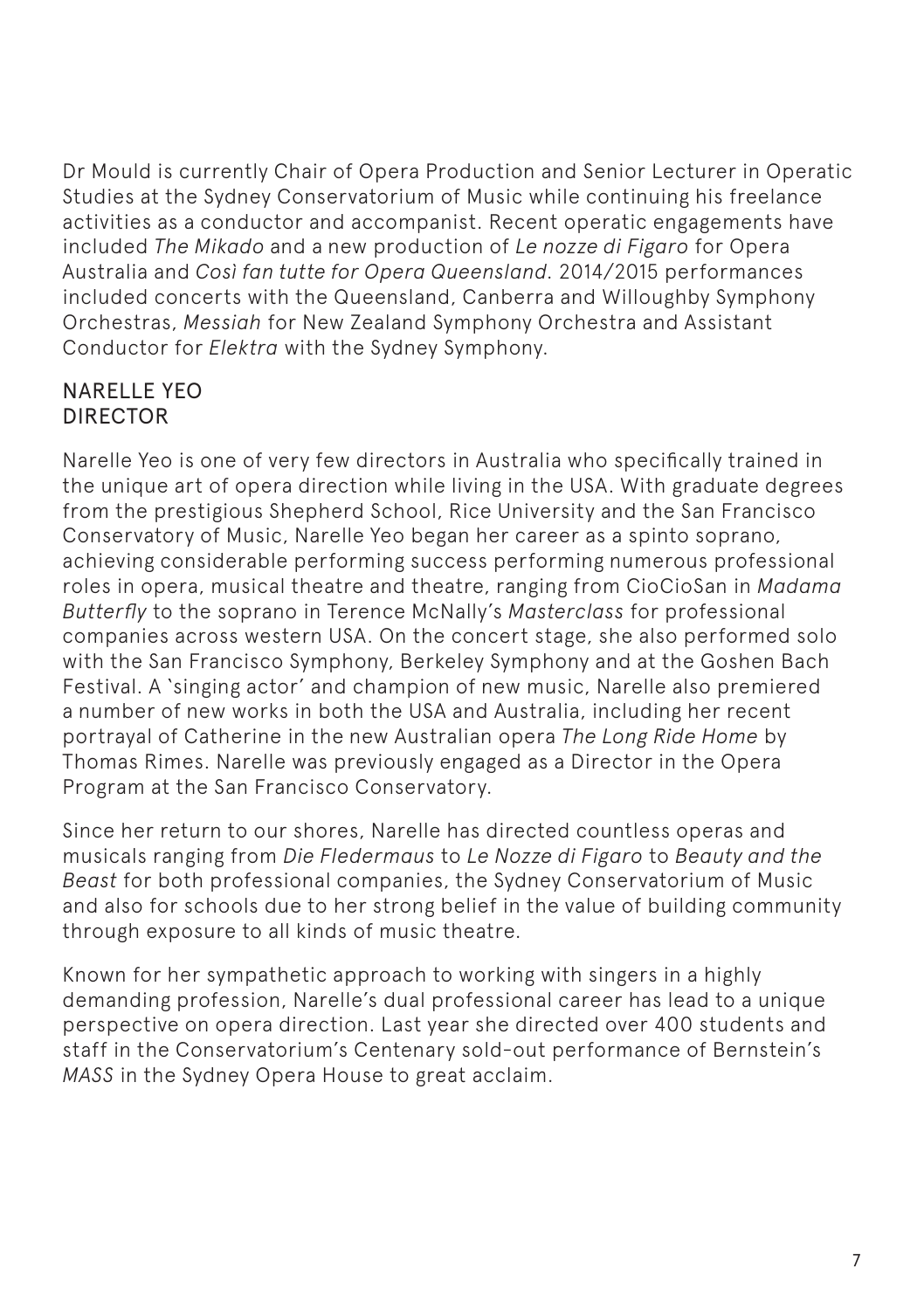#### BENJAMIN BROCKMAN SET AND LIGHTING DESIGNER

Ben's lighting design credits Include: *Tribes* (Ensemble Theatre 2016), *The Big Dry*  (Ensemble Theatre 2016), *Straight* (Kings Cross Theatre 2016), *Leaves* (Kings Cross Theatre 2016), *Replay* (Griffin Theatre 2016), *Away* (Sport for Jove 2016), *Macbeth* (Sport for Jove 2016), *Cherry Orchard* (New Theatre 2016), *Belleville* (Mad March Hare), *Through a Distant Lens* (Performance 4a Riverside), *Space Cats* (Brevity Theatre Company), *That Eye The Sky* (New Theatre 2016), NSW Senior Citizens Regional Concert (Venarubles 2015), *Grey Gardens The Musical* (Squabbalogic 2015), *The Aliens* (Outhouse Theatre Company 2015), *Space Cats* (Brevity Theatre Company 2015), *Detroit* (Darlinghurst Theatre Company), *Animal/People* (TRS 2015), *Shivered* (Mad March Hare 2015), *When the Rain Stops Falling* (New Theatre 2015), *Man of La Mancha* (Squabbalogic 2015), *Vampire Lesbians of Sodom* (Brevity Theatre 2015), *Smurfs Live on Stage World Tour* (MEI Entertainment 2015).

Ben's production design credits include: *Space Cats* (Brevity Theatre Company 2016), *A Midsummer Night's Dream* (sly Rat Theatre Company), *Those who fall in love like anchors dropped on the ocean floor* (Loudmouth Theatre Company 2015), *Dark Vanilla Jungle* (Mad March Hare Theatre Company 2015), *Blue Italian and Nil By Sea* (Peter Fray Presents 2015), Shivered (Mad March Hare Theatre Company 2015), *Vampire Lesbians of Sodom* (Brevity Theatre 2015), *November Spawned a monster* (Fly on the Wall Theatre), *Awkward Conversations* (Unhappen 2014). www.benbrockman.com

#### BRENDAN HAY COSTUME DESIGNER

Having trained as a musical theatre performer (Australian Institute of Music), toured as an award winning cabaret artist (Australia's Got Talent, International Cabaret Contest, Short+Sweet Cabaret), Brendan is also an award nominated designer (2016 Sydney Theatre Awards, Best Costume Design) and his most recent works include: *Wonderful Town* (Design, Sydney Philharmonia Choirs/Sydney Opera House), *Risqué Revue* (Costume, Slide Sydney), *Into the Woods* (Costume, Australian Institute of Music), *Victoriana!* (Design, St Paul's College), *Little Black Dress Exhibition* (Stylist, Sydney Fair), *Rodeo Queen* (Prop Stylist, Peter Alexander), *The Original Grease* (Costume, Squabbalogic), *Vaudevillia* (Song & Dance Man, Rocks Village Bizarre), *Grey Gardens* (Costume, Squabbalogic) *The Fantasticks* (Design, Exclaim Theatre Company), *Of Thee I Sing* (Design, Sydney Philharmonia Choirs/Sydney Opera House), *El Circo Blanc*  (Costume, Slide Sydney), *Hair: The American Tribal Love Rock Musical* (Design, Exclaim Theatre Company), *Man of La Mancha* (Costume, Squabbalogic).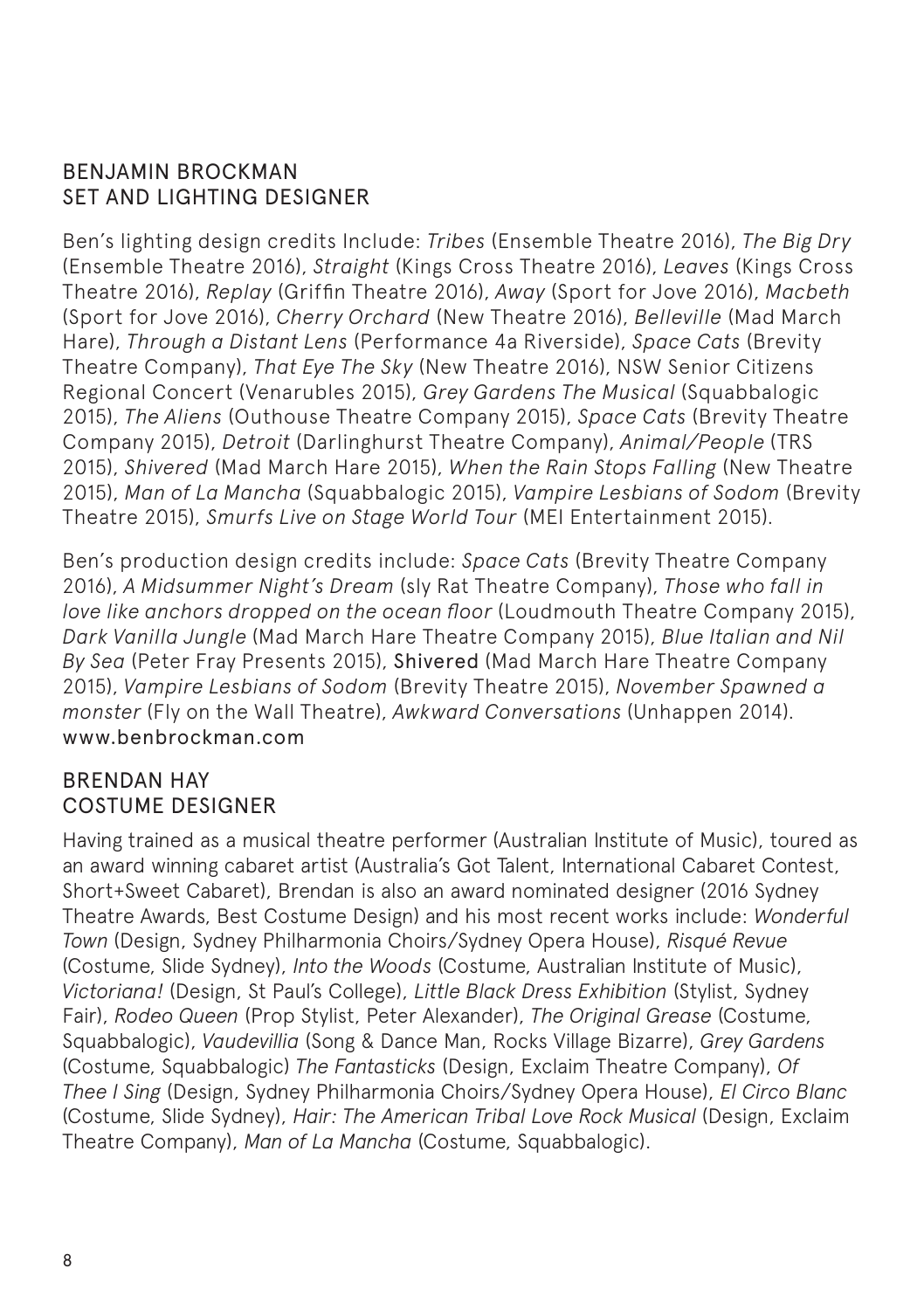# **Production Credits**

Musical Director Dr Stephen Mould Director Narelle Yeo Production Manager Marrianne Carter Set and Lighting Designer Benjamin Brockman Costume Designer Brendan Hay Score and Music Preparation Stephen Yates Assistant Conductors Harrison Collins, Louis Sharpe Choreographer Olivia Ansell Stage Manager Olivia Benson Repetiteurs Jasmine Wei, Josephine Flores Tam, Julie de Plater, Alan Hicks Italian Language Coach Tanith Bryce Production Assistants Nathan Bryon, Stella Hannock, Georgia Melville, Ellen McNeil, Production Assistants Guangzhi Niu, Chloe Robbins, Phoebe Clarke, Sarah Levins Hair and Make-up Rachel Dal Santo, assisted by students from The Australasian College Costume Volunteer Hanna Smith Lighting Programer Peter Ruble Lighting Operator Geoffrey Bellingham Carpenters and Staging Technicians Alex Pringle, Anthony Arnold, Simon Ridgeon Surtitles Opera Australia, used with kind permission of Brian Fitzgerald and edited by Harrison Collins Surtitle Operators Harrison Collins, Louis Sharpe

Orchestral Management Scott Ryan, Tom Westley

Production Photography Ian Barry

Publicity Jacqui Smith, Nathan Bryon

### **Acknowledgments**

Thank you to: Opera Australia, Sydney Theatre Company, Bell Shakespeare, Belvoir St Theatre, Monkey Baa and Rachel Barnicoat.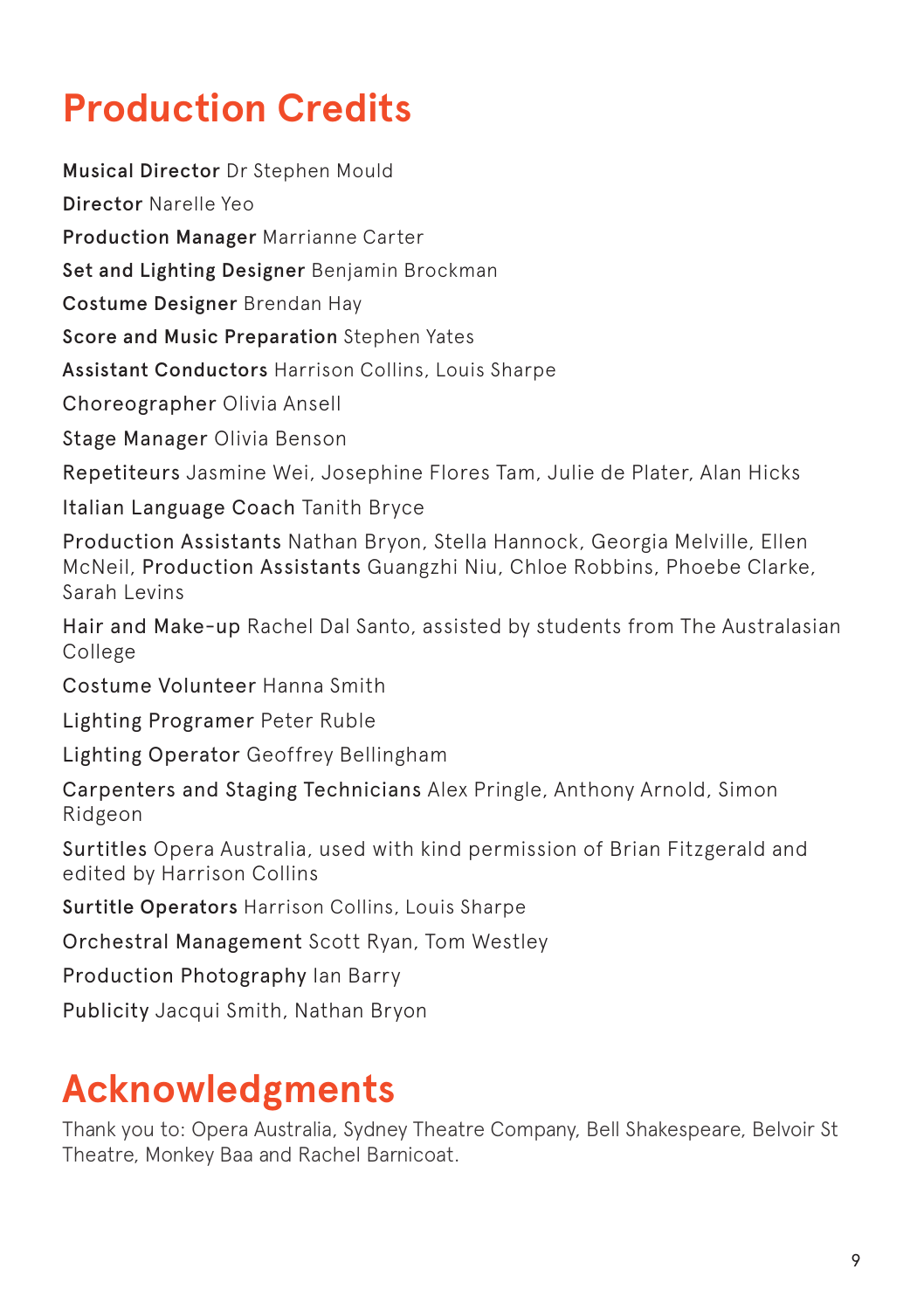### **Vocal and Opera Studies Unit**

Chair of Opera Production Dr Stephen Mould

Chair of Vocal and Opera Studies Unit Maree Ryan AM

Opera Coordinator Marrianne Carter

Dr Rowena Cowley Andrew Dalton Associate Professor Michael Halliwell Anke Hoeppner-Ryan Barry Ryan OAM Robyn Wells Stephen Yalouris Narelle Yeo

Coaching Staff Dr Stephen Mould Siro Battaglin Julia de Plater Kate Johnson Ingrid Sakurovs Robert Greene Alan Hicks

Languages Tanith Bryce (Italian) Simon Lobelson (French) Andrea Catzel (German)

Dance and Movement Olivia Ansell and Jo Ansell

Stagecraft Narelle Yeo

Acting Paige Gardiner

Theatre Studies Simon Lobelson and Andy Morton

Ensemble Stephen Mould and Julia de Plater

Performance Barry Ryan OAM

Opera History Associate Professor Michael Halliwell

**music.sydney.edu.au/opera**

· Amusic cafe

The Music Café, with new management by Dan Wilson and team, are pleased to offer a wide variety of refreshments. Enjoy a selection of cold and hot drinks one hour prior to the concert and at the interval. There is also a range of delicious dishes including the pre-concert canapé pack (rice paper rolls and sushi) and arguably the best pies in Sydney!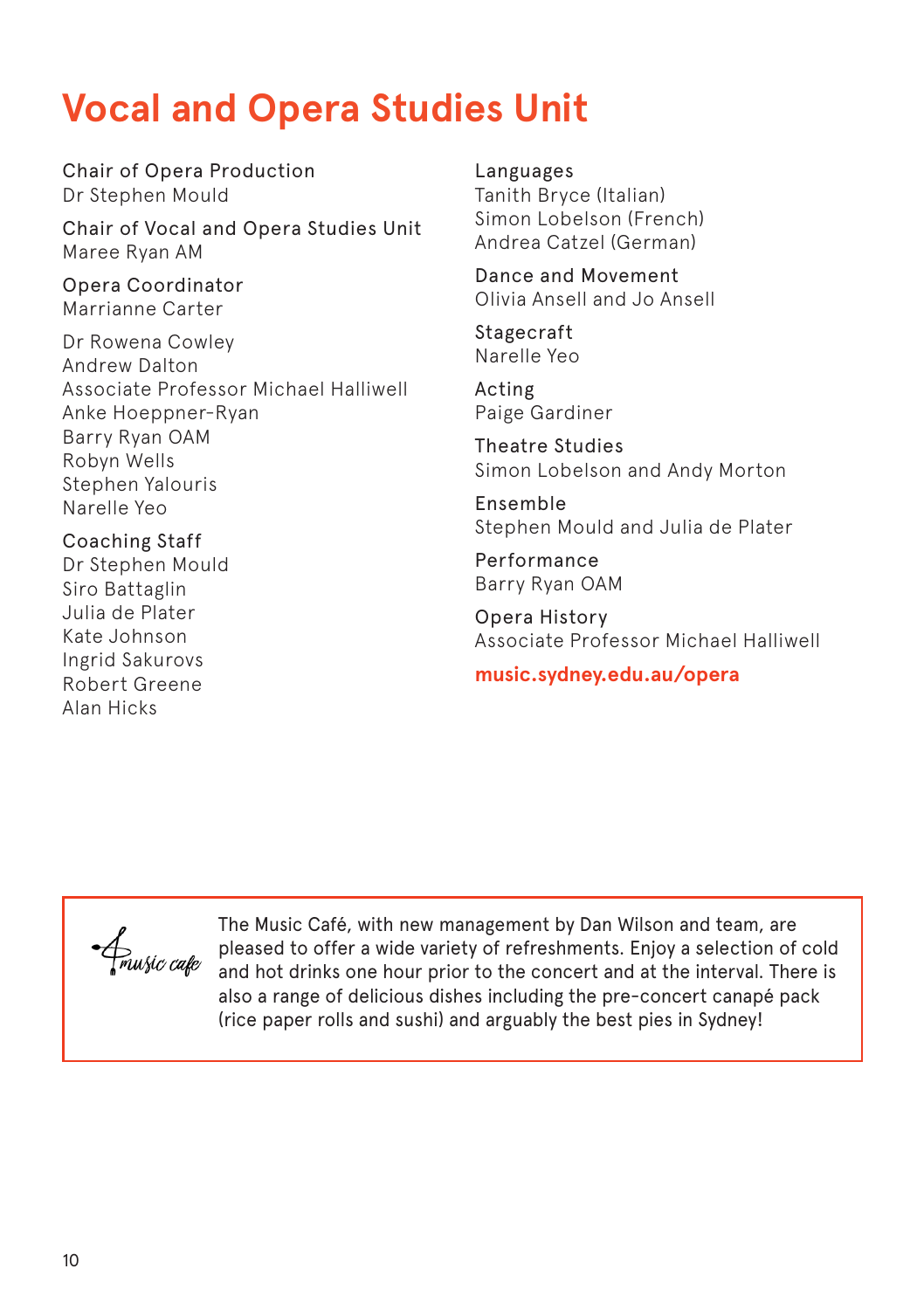*Fiordiligi* (soprano) Jessie Wilson\* Livia Brash‡

*Dorabella* (soprano/ mezzo soprano) Sarah Kemeny\* Barbara Jin‡

*Despina* (soprano/ mezzo soprano) Deepka Ratra\* Ashlee Woodgate‡

*Ferrando* (tenor) Chris Bryg

*Guglielmo* (baritone) Tristan Entwistle

*Don Alfonso* (bass) Associate Professor Michael Halliwell

Chorus Viktoria Bolonina Jeremy Dube Jaekwon Kim Jing Li Imogen Malfitano Ellen McNeil Jia Yao Sun Paul Sutton Camilla Wright Henry Wright Michaela Zhang

### **Cast Orchestra**

Violin 1 Amanda Chen, *concertmaster* Annabelle Swainston Wendy Kong Marrianne Liu Nicole Kim Brian Hong

Violin 2 Grace Kim\* Alexander Chiu Kohki Iwasaki Noam Yaffe

Viola Seola Lee\* Joseph Cohen Maria Fedotov

Cello Miles Mullin-Chivers\* Vicky Zhang Emma Rayner

Double Bass Jaan Pallandi\* David Barlow

Flute Kathryn Ramsay\* Harriet D'arcy

Clarinet Rachel Thompson\* Gillian Yu

Oboe Katherine Mostert\* Ovania McClelland

Bassoon Jordy Meulenbroeks\* Alison Wormell

Horn Sarah Morris\* Lilly Cremer

Trumpet Robbie Adams\* Rachel Drubetsky

Percussion Nancy Zheng\*

Harpsichord Jasmine Wei

\* section leader

\* Performing 8 and 13 October ‡ Performing 11 and 15 October